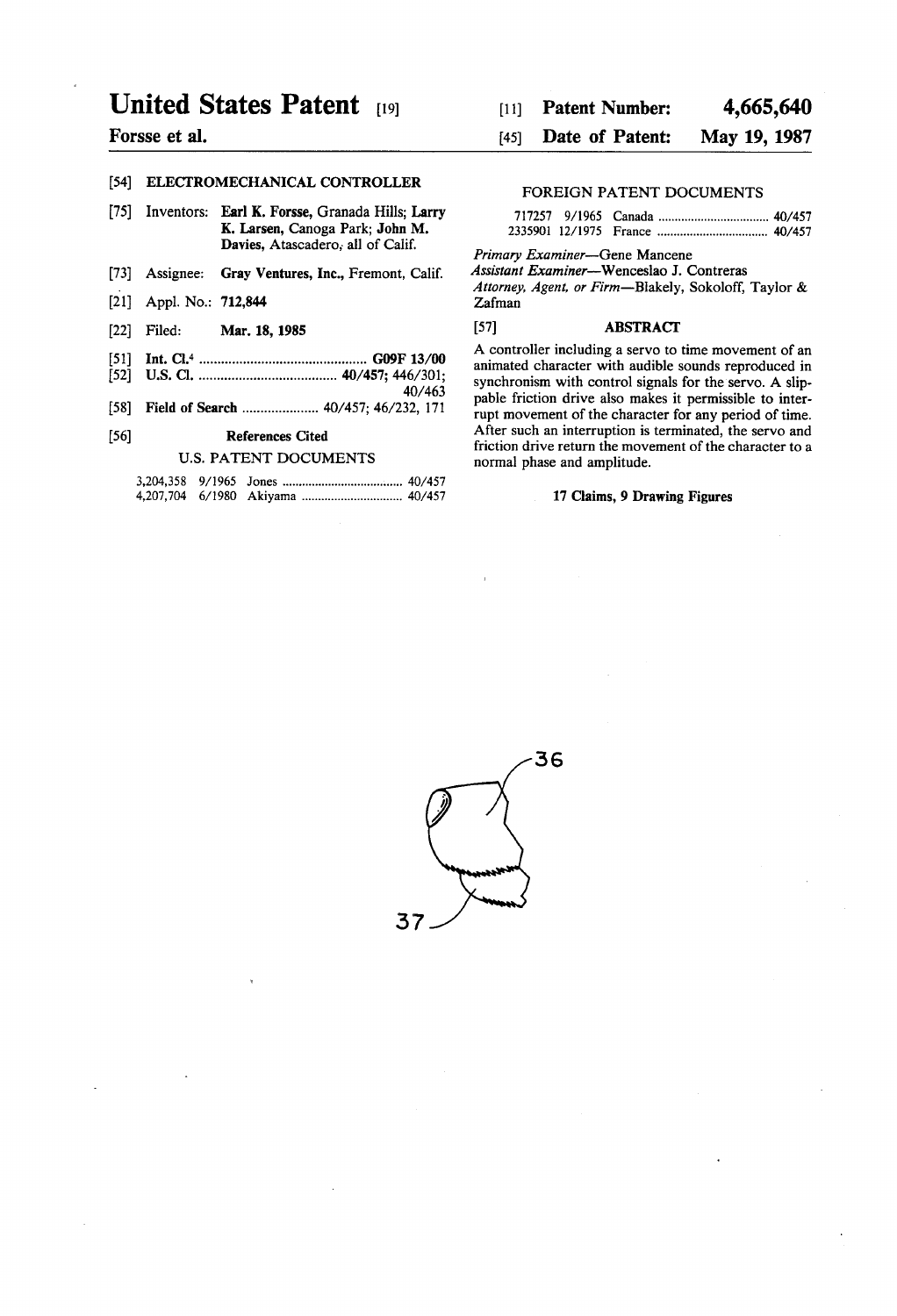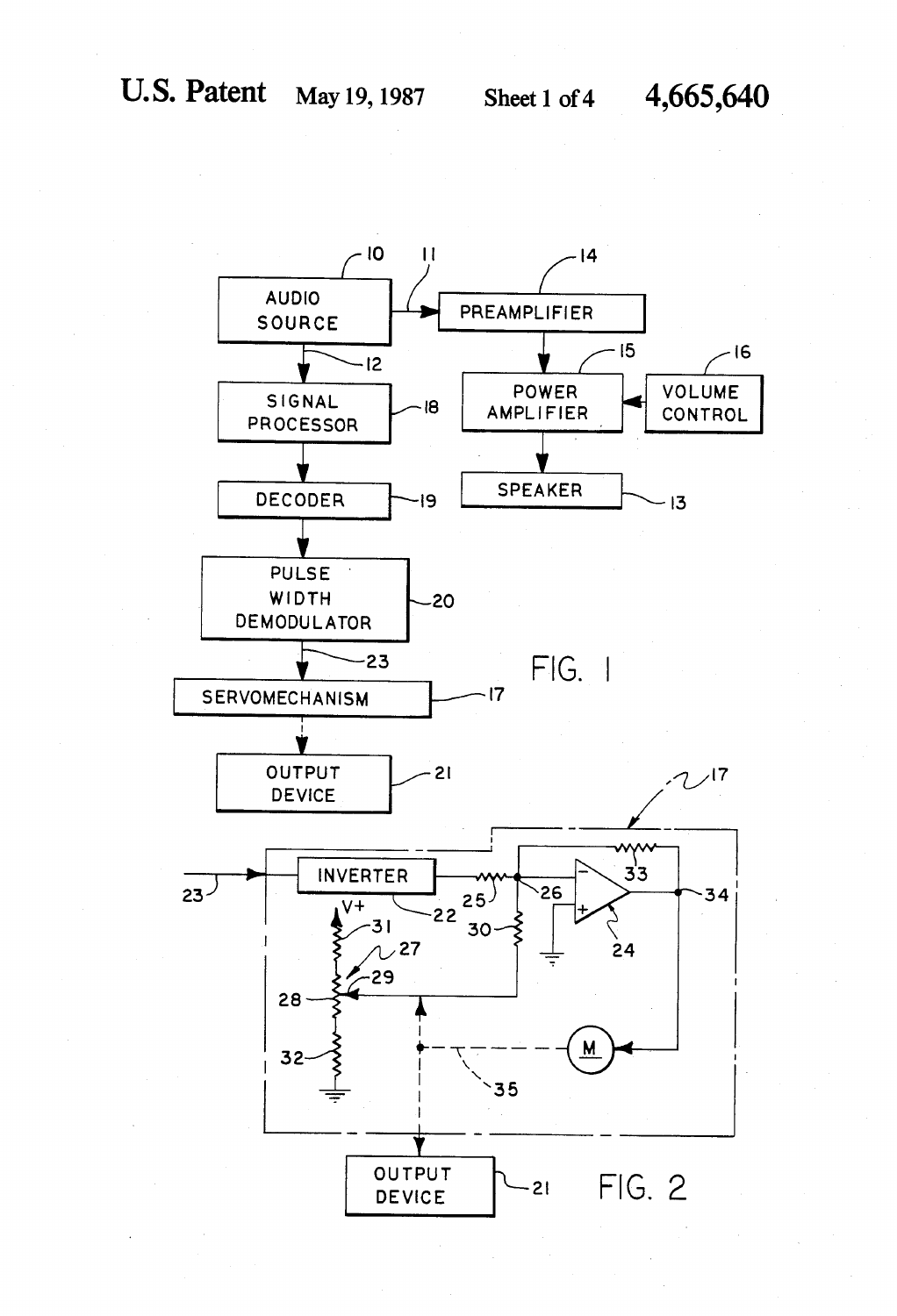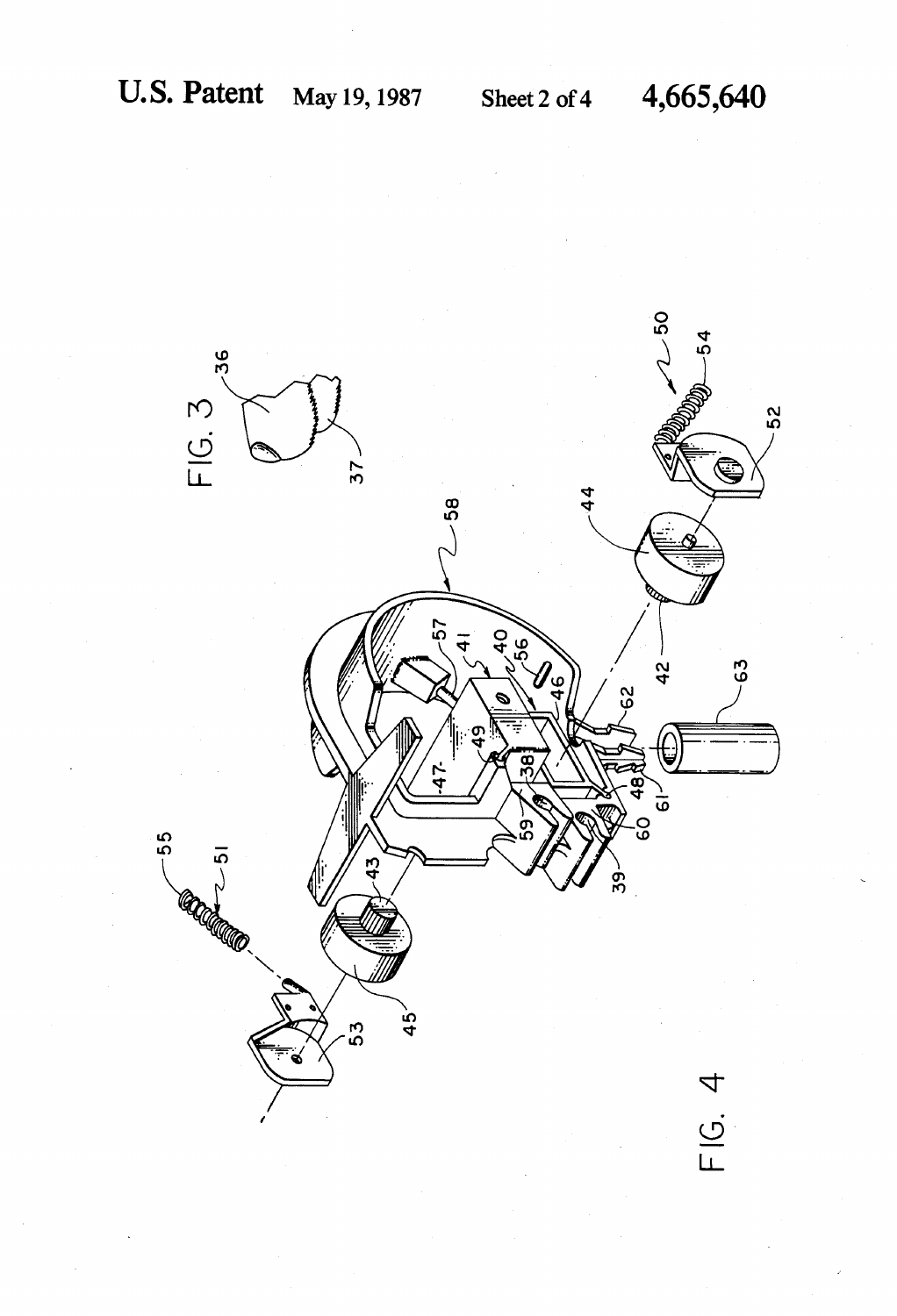

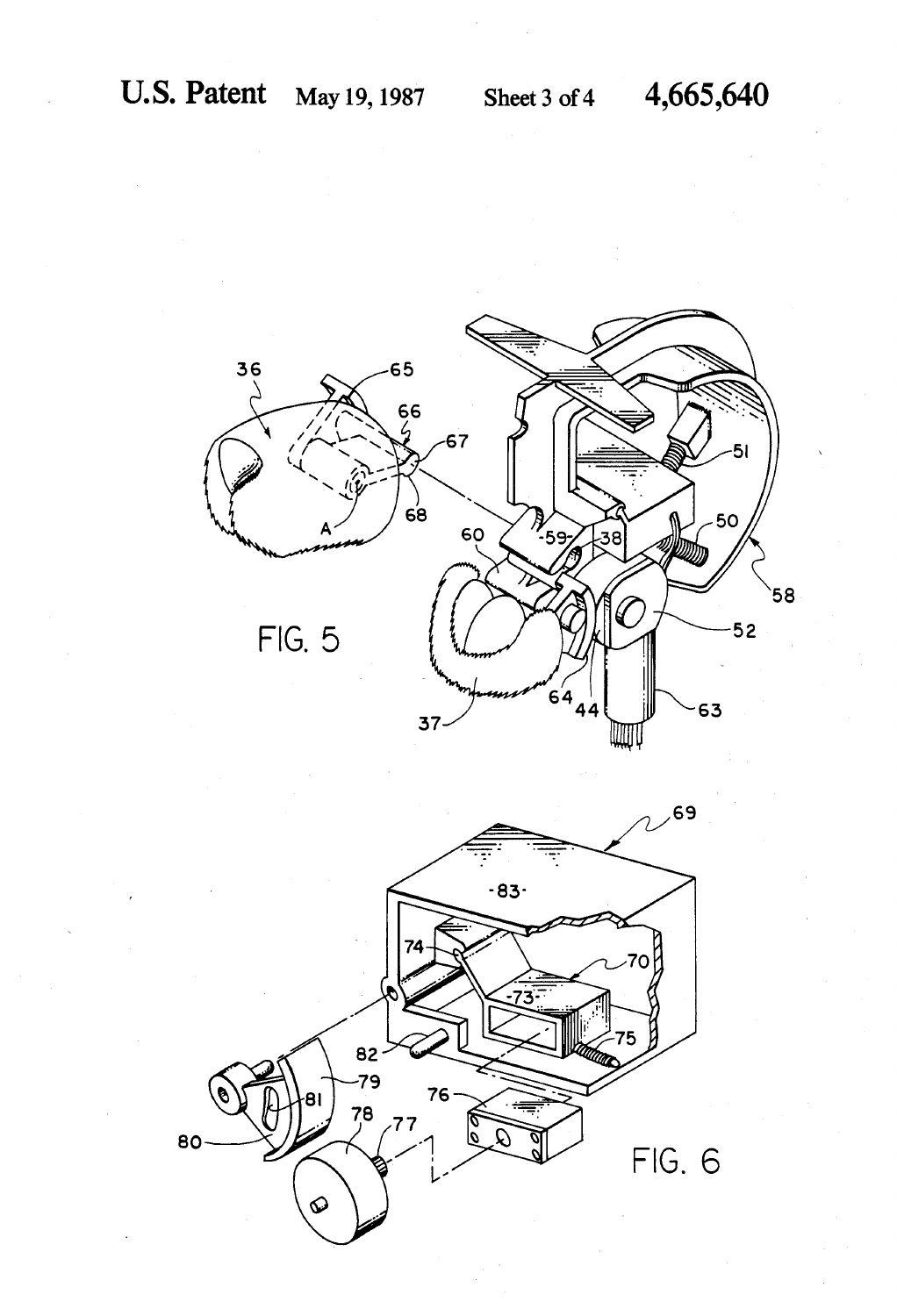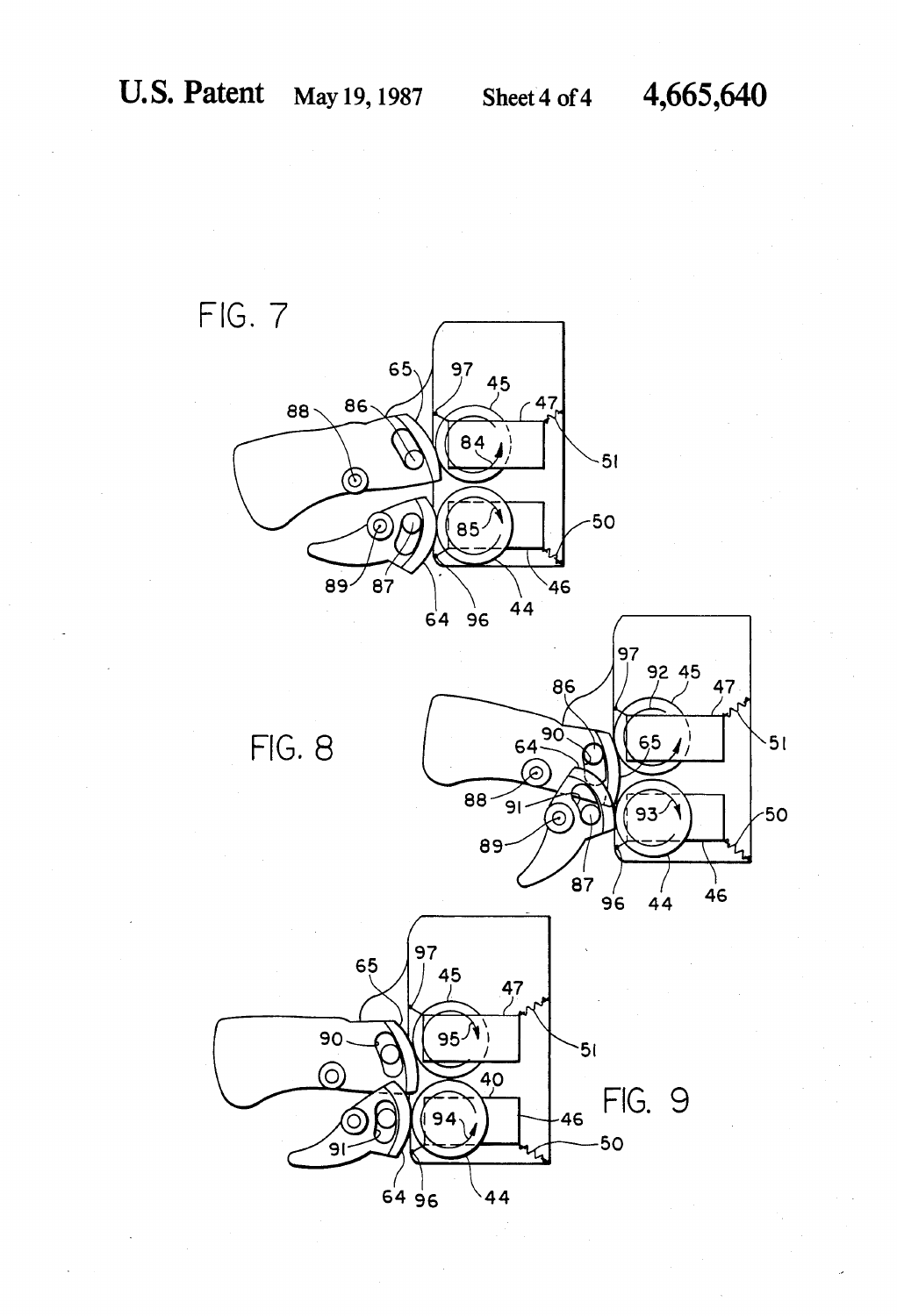5

10

35

55

60

# ELECTROMECHANICAL CONTROLLER

#### BACKGROUND OF THE INVENTION

This invention relates to apparatus for timing the motion of an animated character, and more particularly to means for accurately causing the character to move in timed relation with a sound track or the like.

### PRIOR ART STATEMENT

It is known in the prior art that control signals and audible sounds may be reproduced together from side by-side recordings thereof for causing a character to be animated in time with the sounds. Such an arrangement 15 is disclosed in Rogers US. Pat. No. 3,131,497 issued May 5, 1964.

The foregoing prior art arrangement does not accu rately control the character movements. Moreover, interruption of such movements can cause cumulative 20 dislocation of sound and motion.

#### SUMMARY OF THE INVENTION

The above-described and other disadvantages of the prior art are overcome by providing a servomechanism 25 to control the movement of an animated character syn chronously with sounds recorded contemporaneously with control signals for the servo.

The audio-visual effect of the synchronously con trolled animation is thereby much improved over ef fects produced by prior art apparatus.

Further, interrupted motion is permitted by a slip pable friction drive. The same is also employed with the servo to return animation to servo control.

### BRIEF DESCRIPTION OF THE DRAWINGS

In the drawings, which are to be regarded as merely illustrative:

FIG. 1 is a block diagram of a controller constructed in accordance with the present invention;

FIG. 2 is a schematic diagram of a servomechanism employed with the invention;

FIG. 3 is a perspective view of the mouth of a toy ngure to be animated;

FIG. 4 is an exploded perspective view of two servo<br>  $45$  rapid response of the servomechanism 17.<br>
The nose 36 and lower jaw 37 of a to motors and mountings therefor;

FIG. 5 is an exploded perspective view with some of the structures of FIG. 4 assembled;

FIG. 6 is an exploded perspective view of another  $_{50}$ embodiment of the present invention; and,

FIGS. 7, 8 and 9 are diagrammatic views illustrating motion of the animated toy figure.

# DESCRIPTION OF THE PREFERRED EMBODIMENTS

In the drawings, in FIG. 1, a conventional audio source 10 is provided for producing audio signals in an audio channel 11, and conventional pulse width modu lated control signals in a control channel 12.

Audio signals are impressed upon a conventional speaker 13 via a conventional preamplifier 14 and a conventional power amplifier 15. A conventional volume control 16 is connected to power amplifier 15.

The control signals are impressed upon the input of a 65 servomechanism 17 through a conventional signal pro cessor 18, a conventional decoder 19, and a conven tional pulse width demodulator 20.

Servomechanism 17 moves an output device 21 through a slippable friction drive to be described.

Servomechanism 17 is shown in more detail in FIG. 2 including an inverter 22 connected from an input lead 23 to the inverting input of a differential amplifier 24 via a resistor 25 and a junction 26. Inverter 22 may be omit ted if the input lead 23 always carries a negative poten tial.

A potentiometer 27 is provided having a winding 28 and a wiper 29 connected to junction 26 via a resistor 30. The noninverting input of amplifier 24 is grounded. A resistor 31 is connected from one end of winding 28 to a positive potential V.

A resistor 32 is connected from the other end of winding 28 to ground.

A feedback resistor 33 is connected from an output junction 34 to junction 26. The output of amplifier  $24$  is connected to a servomotor M via junction 34. Servomo tor M drives pot wiper 29 and output device 21.

Servomechanism 17 may be of the type employed to control mechanical movement, but the same has not been employed in the prior art to control the movement of an animated character synchronously with the repro duction of audible sounds. For example, a toy figure may thus be moved appropriately so that it appears to speak or to sing.

In some cases feedback resistor 33 may be omitted. In any case, amplifier 24 drives servomotor M until junction 26 is at a virtual ground. Servomotor M has an output shaft 35. The angular position of shaft 35 is then a function of or directly proportional to the amplitude of the negative potential appearing at the output of inverter 22.

 $40$  are manually recorded with the recording or reproduc-Note, in accordance with an outstanding feature of the present invention, that servomechanism 17 employs aplifier 24 of a positive gain such that servomotor shaft 35 is rapidly driven to follow the potential on input lead 23 with a minimum or no overshoot. The control signals tion of the sound in a conventional manner. Thus, if the control signals are properly and almost synchronously recorded with the sound, the motion is properly and synchronously produced with the sound because of the

The nose 36 and lower jaw 37 of a toy figure are shown in FIG. 3. In accordance with the present inven tion, the toy figure may be made to appear to talk or to sing by moving the nose 36 and the jaw 37.

The axes of bores 38 and 39 are not pivot axes. The bores 38 and 39 are slots to facilitate assembly by sliding the nose and mouth assemblies into them. The actual pivot axes are inside the nose and mouth as shown at 88 and 89 in FIGS. 1 and 8.

Part 65 is a part of the nose and rotates up and down on pivot A. Projection 66 slides into bore 38 and be comes a fixed extension of the head frame, projection 66 passing through the slot in part 65 and providing the up and down "stops" for the nose.

Servomotors 40 and 41 are shown in FIG. 4 to drive gears 42 and 43, respectively. Gears 42 and 43 are re spectively connected to friction drive rollers 44 and 45.

Servomotors 40 and 41 have housings 46 and 47 which are hinged at 48 and 49. Housings 4 and 47 are spring biased by helically coiled tension springs 50 and 51 fixed to brackets 52 and 53 that are, in turn, fixed to respective housings 46 and 47. Ends 54 and 55 of springs 50 and 51 are fixed to appendages 56 and 57 of a sup-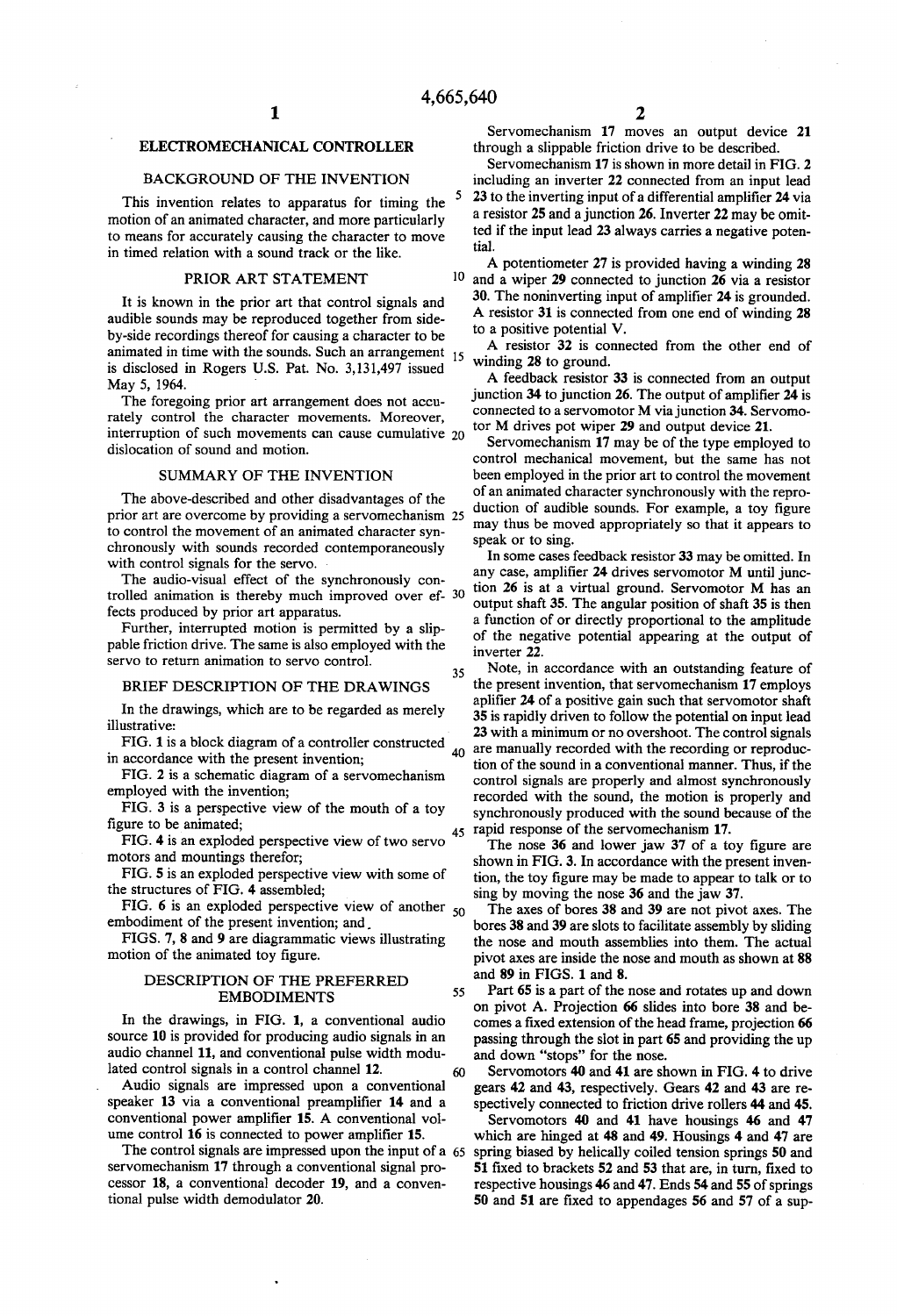porting frame 58 to which housings 46 and 47 are hinged at 48 and 49.

As shown, bores 38 and 39 are provided in append ages 59 and 60 of frame 58.

Frame 58 has extensions 61 and 62 which can them selves be supported in a ferrule 63.

In FIG. 5, an arcuately shaped member 64 is shown which is oscillated about axis by frictional engagement of drive roller 44 therewith. Member 64 is fixed relative to jaw 37 and therefore oscillates jaw 37 therewith.  $10$ 

Similarly, an arcuately shaped member 65 fixed to nose 36 is driven by frictional engagement of drive roller 45 therewith. Nose 36 has a projection 66 fixed relative thereto which has an enlargement 67 on a stem 68. 15

In FIG. 6, an assembly 69 including a servomotor 70 is shown for causing some movement.

Servomotor 70 has a housing 73, as before, a hinge axis 74 and a tension spring 75.

Housing 73 has a cover 76 through which a gear 77 fixed to a drive roller 78 is driven. Roller 78 frictionally engages another arcuately shaped member 79. Member 79 has a web 80 with an arcuate slot 81 therethrough. A fixed stop 82 extends through slot 81.

Except for fixed structure  $83$ , the structure for mov-  $25$ ing nose 36 and jaw 37 may be the same as that shown in FIG. 6.

Although overtravel is not necessary, drive rollers 44 and 45 may overtravel slightly in directions opposite those of arrows 84 and 85. After that, movement in directions 84 and 85 will take place. Note also stops 86 and 87 and axes of rotation 88 and 89 in FIG. 7.

When stops 86 and 87 are positioned in slots 90 and 91 as shown in FIG. 8, drive rollers 44 and 45 eventually reverse and move in directions as shown at 92 and 93. 35

When slots 90 and 91 are positioned around stops 86 and 87 shown in FIG. 9, drive rollers 44 and 45 will be rotated in directions 94 and 95 or in directions opposite thereto depending upon whether the nose 36 and jaw 37 are moving toward each other or away from each other.

Note will be taken that the force supplied by spring 51 determines the pressure of drive roller 45 on member 65. Similarly, the force supplied by spring 50 determines the pressure of drive roller 44 on member 64. Housing 46 is pivoted at 96. Housing 47 is pivoted at 97. 45

From the foregoing it will be appreciated that servo motors 40 and 41, being of the type shown at M in FIG. 2, operate with a servomechanism of the type 17 shown in FIG. 2 to provide a large dynamic response to input signals on input leads thereto. Continuous, fast and 50 accurate motion control is thus provided as opposed to the limited control provided in the prior art.

Another outstanding advantage of the invention is that nose 36 and jaw 37 may be manually held together with one hand for an indeterminate period of time. In 55 such a case, drive rollers 44 and 45 will slip on members 64 and 65. After the nose 36 and jaw 37 are released, the stops 86 and 87 will cause the movements of nose 36 and jaw 37 to return to their normal phases and amplitudes and in a manner to be in time with or synchronous with the talking, singing or other sounds reproduced by speaker 13. That is, there is a recovery mechanism after motion has been interrupted.

In accordance with the present invention, the radio broadcast of signals for sound and control signal repro- 65 duction may be made.

The recording of pulse width modulated control signals may be made manually in real time.

The present invention may be employed to move a mouth, eyes, arms, legs or all movable parts of a charac ter to be animated, or any one or more of such parts alone or in any combination. Moreover, the invention may be employed to move a part of an animated sign or the like not necessarily resembling a living creature.

What is claimed is:

1. A controller for an animated character, said controller comprising:

- an audio source having an audio channel and a separate control channel;
- a speaker for reproducing sound from signals played back through said audio channel;
- said audio source including means with audio signals and modulated control signals recorded thereon, respectively;
- said audio source playing said audio signals back through said audio channel while synchronously playing said modulated control signals back through said control channel; a character to be animated having a part adapted for
- movement;
- said modulated control signals being modulated ac cording to the desired mechanical movement of
- said part, a demodulator coupled to said control channel for demodulating said modulated control signals to produce a demodulated output signal proportional to said desired movement; and a servomechanism connected from said demodulator
- for proportionally moving said part in accordance with said demodulated output signal.
- 2. The invention as defined in claim 1, wherein:
- said servomechanism includes a differential amplifier having inverting and non-inverting inputs and an output, a potentiometer having a winding and a wiper,
- 
- a source of a regulated voltage;
- a first resistor connected from said source to one end of said potentiometer winding, a second resistor connected from the other end of said
- potentiometer winding to ground; a third resistor connected from said demodulator to
- said inverting input; a fourth resistor connected from said wiper to said
- 
- inverting input;<br>a servomotor connected from said amplifier output to move said part and said potentiometer wiper in synchronism; and a feedback resistor connected from said inverting
- input to said amplifier output,

said noninverting input being grounded.

- 3. The invention as defined in claim 2, wherein:
- said servomechanism includes stop means to limit movement of said part in at least one direction, and
- a slippable friction drive connected between said servomotor and said part, whereby said servomo tor and said part may move independently when movement in unison is inhibited.
- 4. The invention as defined in claim 1, wherein:
- said servo mechanism includes a servomotor having an output shaft,
- a feedback potentiometer, and
- means responsive to the outputs of said feedback potentiometer and said demodulator for driving said feedback potentiometer and said character part via said servomotor shaft until the displace ment of said servomotor output shaft is in accor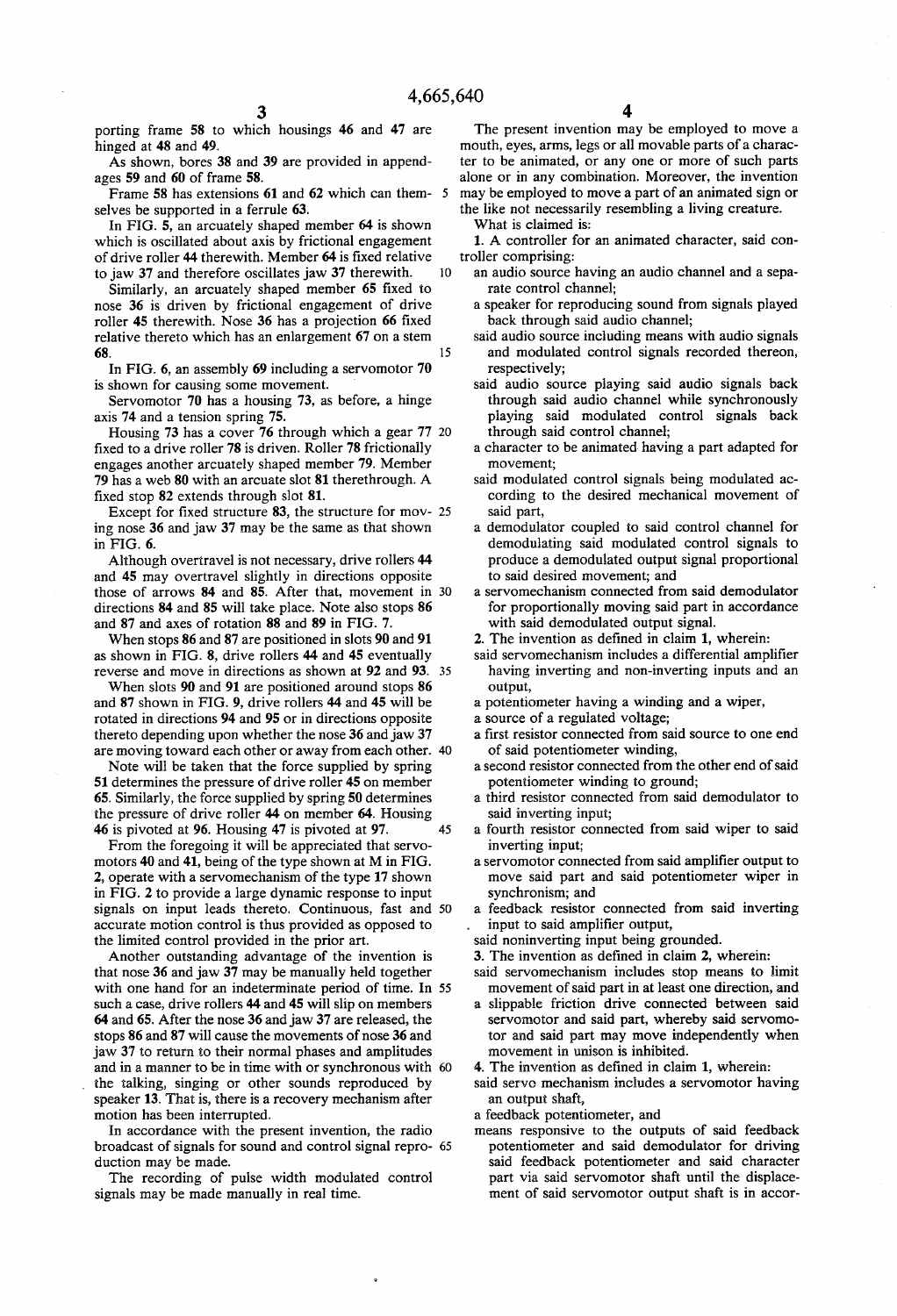10

30

35

40

dance with the magnitude of the output signal of said demodulator.

- 5. The invention as defined in claim 4, wherein:
- said servomechanism includes stop means to limit movement of said part in at least one direction, and  $\overline{5}$
- a slippable friction drive connected between said servomotor and said part.
- 6. The invention as defined in claim  $1$ , wherein:
- said servomechanism includes a servomotor having an output shaft to move said part, and
- a feedback circuit for causing said servomotor output shaft to move in synchronism with said demodula tor output signal.
- 7. The invention as defined in claim 6, wherein:
- said servomechanism includes stop means to limit 15 movement of said part in at least one direction, and
- a slippable friction drive connected between said servo motor and said part, whereby said servomo tor and said part may move independently when movement in unison is inhibited. 20
- 8. The invention as defined in claim 4, wherein: a first shaft is provided,
- said part being rotatable on said first shaft,
- said part having a pivoted arcuate portion of a cylin der fixed thereto, 25
- said servomotor having an output shaft;
- a drive wheel fixed to said servomotor output shaft,
- a spring to bias said drive wheel into engagement with said arcuate portion,
- said arcuate portion having an arcuate slot, and a stop pin in said slot.
- 9. A self-aligning drive mechanism for an animated character, comprising:
	-
	- a reversible motor having an output shaft;
	- a pivoted driven member in the shape of an arcuate portion of a cylinder fixed to said part,
	- said driven member having a web with a slot there through, a stop pin over which said slot is slidable;
	-
	- a drive wheel fixed to said motor output shaft; and
	- a spring to bias said drive wheel against said driven member,
	- said drive wheel being slippable on but capable of frictionally driving said driven member, whereby 45 when said part is first manually held stationary and said driven member slips against said arcuate por tion, and said part is thereafter manually released, said stop pin causes said driven member to slip on said arcuate portion until movement of said part 50 returns to the phase and amplitude of its normal movement when the same is not manually dis turbed.

10. A self-aligning drive mechanism for an animated 55

- a character having a part for movement;
- means including a motor to supply mechanical motor movement according to a predetermined program;<br>said motor having a drive shaft;
- a friction drive between said drive shaft and said part; 60 said friction drive being slippable when said part is overloaded; and
- stop means for said part to limit overtravel thereof, whereby movement of said part between predeter mined mechanical limits and according to said 65 program will be automatically resumed after the same has been manually interrupted.
- 11. The invention as defined in claim 10, wherein:
- 6
- said friction drive includes a friction wheel fixed to said drive shaft:
- a driven member in the shape of an arcuate portion of a cylinder fixed to said part; and
- means to bias said friction wheel against said arcuate portion.
- 12. The invention as defined in claim 17, wherein:
- said driven member has a web with a slot there through;
- said stop means including a stop pin over which said slot is slidable.
- 13. The invention as defined in claim 12, wherein:
- means are provided to energize said motor in a man ner to oscillate said driven member with said pin alternately reaching the ends of said slot.
- 14. A controller for an animated character, said controller comprising:
- an audio source having an audio channel and a separate control channel;
- a speaker for reproducing sound from signals played back through said audio channel;
- said audio source including means with audio signals and modulated control signals recorded thereon, respectively;
- said audio source playing said audio signals back through said audio channel while synchronously playing said modulated control signals back through said control channel; a character to be animated having a part adapted for
- movement;
- said modulated control signals being modulated ac cording to the desired mechanical movement of said part, a demodulator coupled to said control channel for
- demodulating said modulated control signals to produce a demodulated output signal proportional to said desired movement; and
- a servomechanism connected from said demodulator for proportionally moving said part in accordance with said demodulated output signal, said servo mechanism including a servomotor having an out put shaft, a feedback potentiometer, and means responsive to the outputs of said feedback potenti ometer and said demodulator for driving said feed back potentiometer and said character part via said seromotor shaft until the displacement of said ser vomotor output shaft is in accordance with the magnitude of the output signal of said demodula tor, said servomechanism further including stop means to limit movement of said part in at least one direction, and a slippable friction drive connected between said servomotor and said part, said slip pable friction drive having approximately the same friction irrespective of the direction of slippage.

15. A controller for an animated character, said controller comprising:

- an audio source having an audio channel and a separate control channel;
- a speaker for reproducing sound from signals played back through said audio channel;
- said audio source including means with audio signals and modulated control signals recorded thereon, respectively;
- said audio source playing said audio signals back through said audio channel while synchronously playing said modulated control signals back through said control channel;